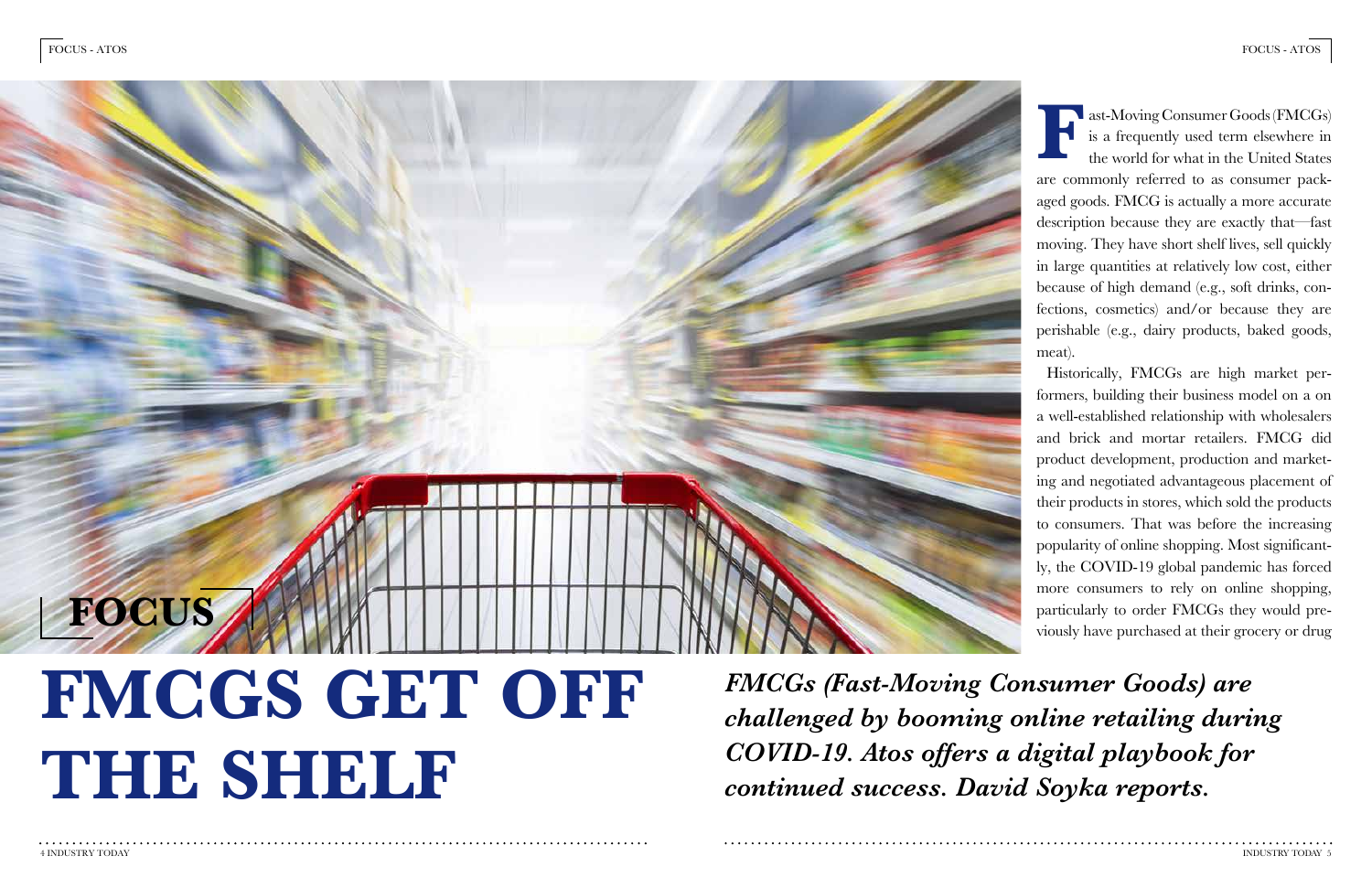experience, optimized to quickly find items one is intentionally looking for. And here the consumer is guided completely differently.

Förster explains, "Someone types in a search engine for a household item. What search results will the platform present on top? Your brand that you've invested so much marketing dollars into and that used to have the best spot in the physical shop? Or the best seller, the cheapest one or even the retailer's own brand product? FMCG companies lose the level of control they used to have."

an online platform. Also, you cannot negotiate a reserved space on the shelf at a particularly good spot in the store or a guaranteed sales volume." notes Förster. He likens the difference in shopping experiences to the difference between hunters and gatherers. "When you walk into a brick and mortar store, you might have had a plan to buy some milk and eggs, 'hunting' for just these. But the abundance of tempting products on display turns you into a 'gatherer'. You wound up at the register with a basket full of frozen foods and items on special." So, FMCG needs to get their strategy right. Depending on product and brand they might chose to establish their own platforms or join forces with others, or select some retailers platforms and negotiate terms with. "They also have more experience with product launches, they have a highly optimized production and established supply chain, and they have a loyal customer base that put trusts in them based on their reputation for safe and healthy products and, increasingly, carbon-neutral and sustainable practices. They need to build on that."

The online experience in contrast is a hunting Förster points out.

And he sees more risks that platforms pose to them. "Online retailers know it all: who sold to whom and at what price, where and when. They are able to create own, competitive brands and offer them at an optimal price to former buyers of this product item or simply always on top of search results and cross-selling suggestions. And they already do," Förster adds.

store or super center.

"People have grown accustomed to ordering FMCGs online, something previous to the pandemic they might not have thought to do or thought they were able to," notes Matthias Förster, VP and Global Consulting Industry Leader for Atos, an international IT company with a focus on helping clients achieve their digital transformation goals. "Customers have now realized that online retailers not only offer electronics or hardware or books or music, but also items for everyday use. And they like the experience. Once COVID is brought under control and we go back to something that was like normal life again, shoppers aren't going to stop buying FMCGs online. That experience is now part of our new normal."

## **New Challenges, New Opportunities**

Which creates new challenges for FMCGs, as well as new opportunities, that require new digital tools and strategies.

"You might think, so what, then custom-entry barrier that protects established FMCG FMCG care? But online sales are played by a different rule book. Traditional shops have a limited shelf space, so to become listed is always the first challenge for newcomers and a market

ers buy online instead of offline, why should brands. They don't have that advantage on

3212 普音雷 ■ 图 图 群田屋

*"Even for experienced brands, the failure rate for a new product entry is 90 percent. That risk is still there. What's different is that the cost of that risk is considerably lower online than it is for physical stores. It is way easier for a start-up or no-name company not only to enter the market, but enter the market successfully."*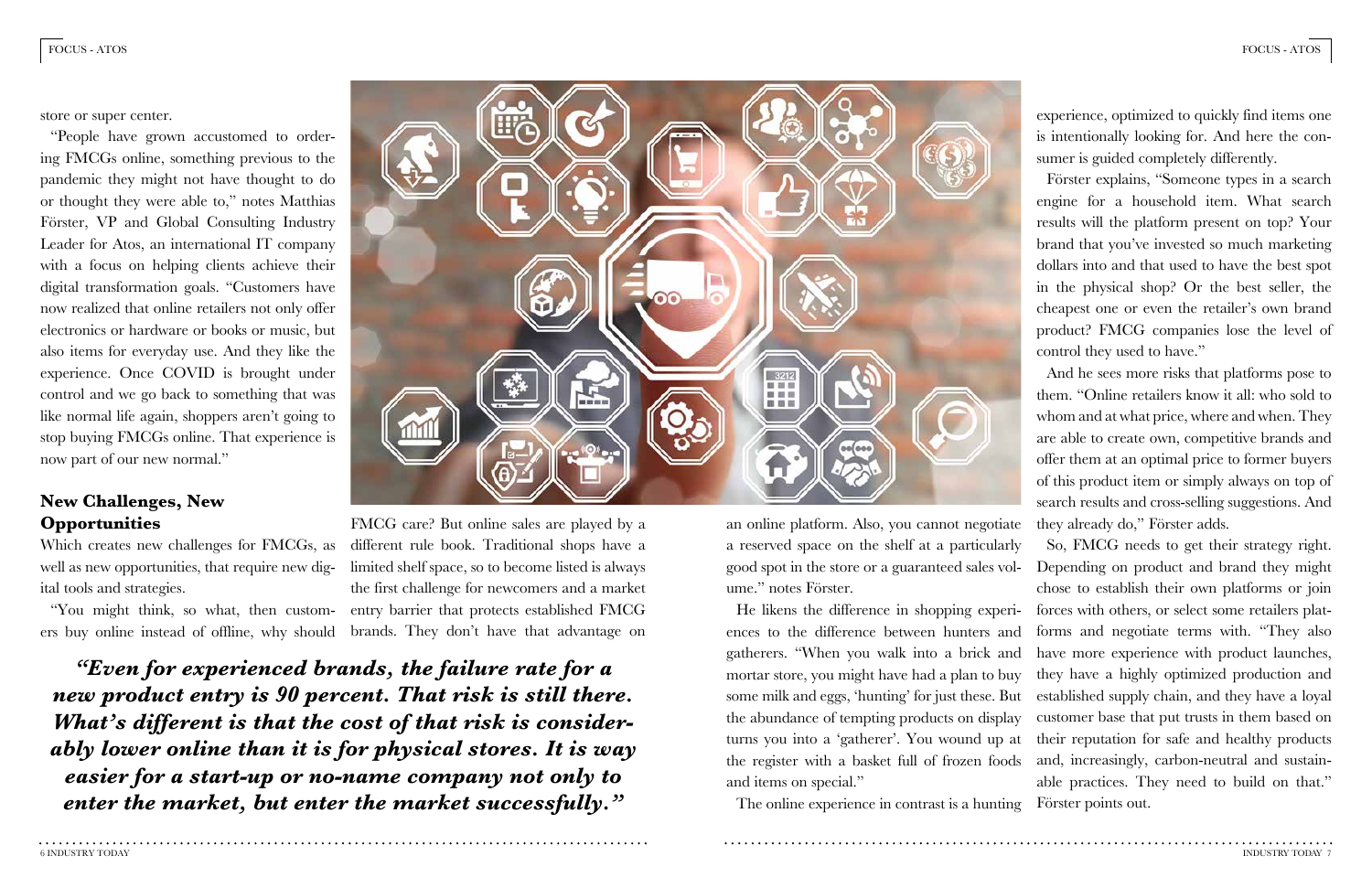quickly with legal action to remove counterfeit brands.

uct impersonation prevalent on websites, social media channels and eCommerce stores. • Image recognition and analysis. Combined with digital tools such as watermarking, image recognition and analysis can identify counterfeit goods on a scale unachievable by human resources. Faster and more comprehensive identification enables FMCGs to respond more Förster says. "It's way easier to build a product Another potential threat to established brands is the opportunity for new and less-established FMCGs to enter the market. "Even for experienced brands, the failure rate for a new product entry is 90 percent. The risk is still there. What's difference is that the cost of that risk is considerably lower online than it is for physical stores,"

# ABOUT ATOS

• Blockchain. Shoppers may be buying online, but they are still buying a physical FMCG product. Blockchain technology helps ensure physical product authenticity and ensure the integrity of the supply chain network so consumers receive exactly what they ordered.

He adds, however, that, "The problem is that protecting brand identity is challenging online, where counterfeit goods proliferate, and shoppers are easily confused about what is real and what is not."

# **Reduced Cost of Market Entry**

### **Protecting Brand Identity Online**

Atos is a leading international IT services company with a client base of international blue-chip companies across all industry sectors, focused on business technology that powers progress and helps organizations to create their firm of the future. A range of organizations depend on Atos as a trusted partner to provide the resources, scale and expertise to help clients achieve their digital transformation goals.

There are a number of digital tools to identify potential copyright and brand infringements.

These include:

• Artificial Intelligence/AI-enabled bots. AI-bots (short for software robots) crawl the web to gather competitor intelligence, determine buying patterns, identify suspicious negative product reviews and potential brand and copyright infringements. AI tools can also implement actions to combat the rise of prod-

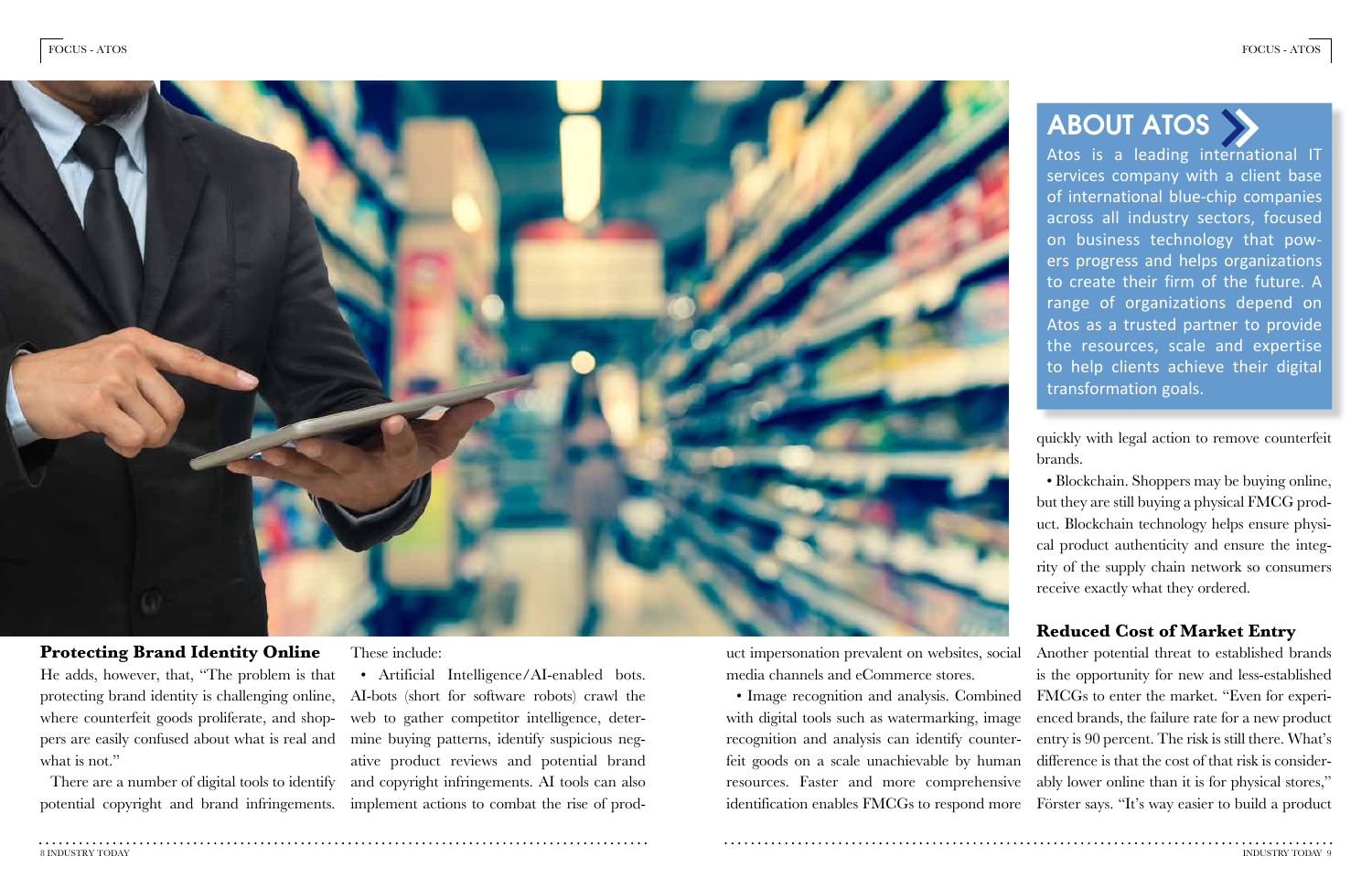guesswork in determining customer needs and preferences. to make and distribute products. Environmental sustainability increasingly influences buyer decisions and preferences, even if it means paying a higher price.

• Use of technology to reduce carbon-footprint manage improve cost-efficiencies and product quality across the supply chain. A smart factory predicts with greater accuracy events such as market demand equipment failures, inbound delivery times, etc. and helps drive improvements in productivity, quality, inventory and operating costs."

• Greater agility and cost-effectiveness to marshal and deploy resources. **Smart Factory** According to Förster, "To stay competitive, FMCG companies must identify the next level of productivity gains and reduce cost base He adds, "There's also much more flexibility to add, modify or eliminate elements of production and distribution. And in the digital world, it's no longer necessary for an FCMG to own the factory or warehouse; it's much easier to source, assemble and manage component pieces of the supply chain as needed.

in production, supply-chain and back-office operations. The smart factory concept combines various digital tools and technologies to One key element of the smart factory is the integration of data generated from the shop floor and other multiple enterprise systems that

portfolio online."

FMCGs to advance their online footprint and win market share, even against well-established brands. These include:

There's a range of digital tools available for to online platforms, create brand awareness and practices, it is also less expensive to drive traffic generate sales.

• The relatively easy ability to establish an initiate orders automatically without human of the big online retailers. With the use of social labor costs. These tools also provide the ability media and other digital channels combined to gather customer intelligence more quickly • AI and other automation tools reduce support costs. Digital assistants resolve issues and intervention, 24/7/365, without attendant

online platform to market products independent with best SEO (Search Engine Optmization) and more efficiently; there's considerably less

*Atos is a leading international IT services company with a client base of international blue-chip companies across all industry sectors, focused on business technology that powers progress and helps organizations to create their firm of the future. A range of organizations depend on Atos as a trusted partner to provide the resources, scale and expertise to help clients achieve their digital transformation goals.*







# ABOUT THE AUTHOR

# **Dr. Matthias J Förster | Manufacturing Market, Global Consulting Industry Leader | Atos**

Matthias has worked in various roles and executive positions for 30 years, first in the manufacturing industry, then in business/ IT consulting. He initiated and led complex digital transforma-

tions, especially for companies in the manufacturing, consumer goods and travel/ transportation industries. He did research on genetic algorithms for corporate planning and holds a degree in engineering and a PhD in economics.